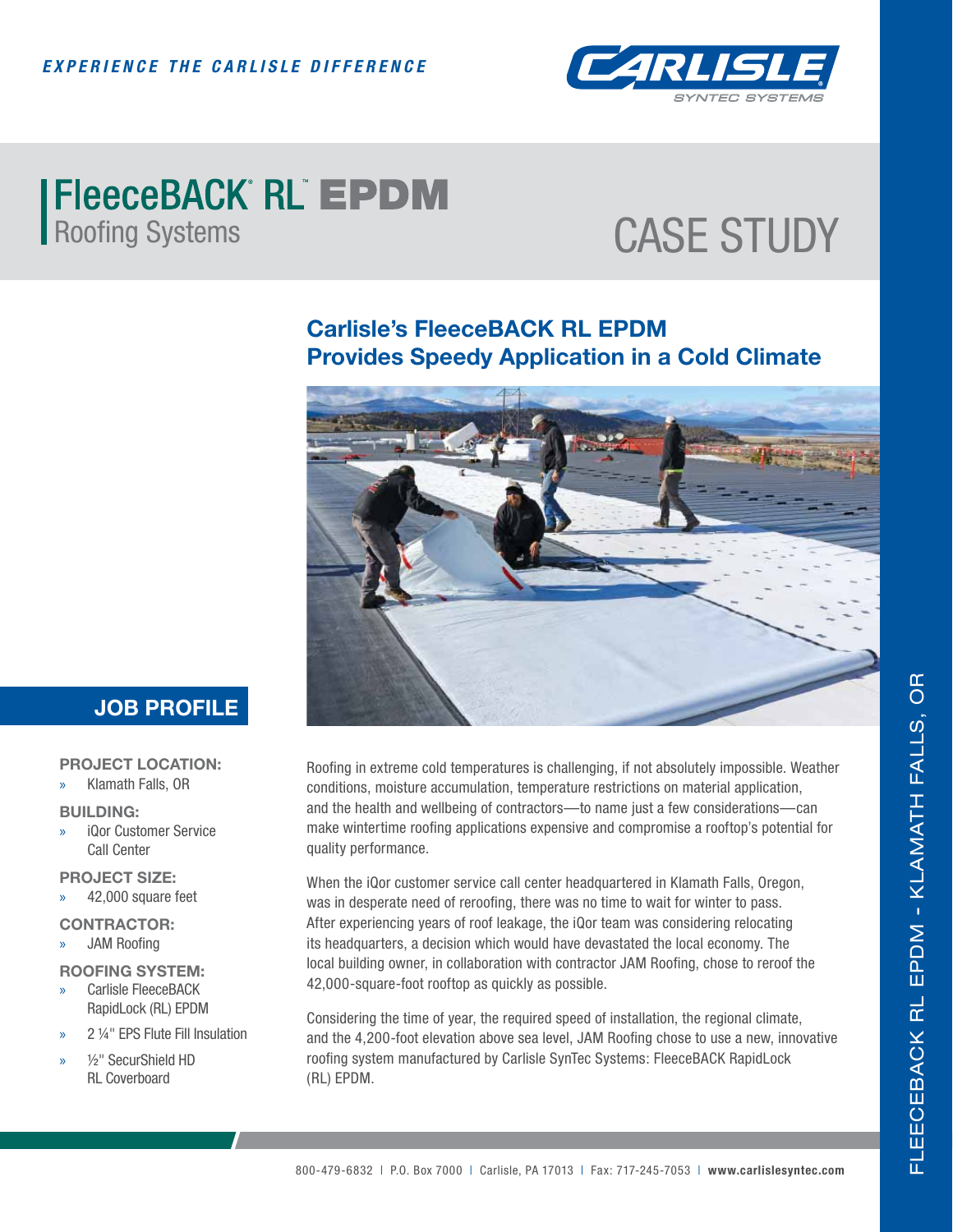

This revolutionary membrane attachment system creates a fully adhered EPDM roofing system without the use of adhesives. Featuring VELCRO® Brand Securable Solutions combined with Carlisle's 115-mil FleeceBACK RL EPDM membrane, this innovative system provides the performance of a traditionally adhered system with the additional benefit of 80% labor savings compared to applications that use traditional bonding adhesives. Because it is an adhesiveless system, Carlisle's FleeceBACK RL EPDM makes winter installations possible, eliminating the concern of temperature restrictions.

Featuring Carlisle's FleeceBACK RL EPDM membrane, this cutting-edge roofing assembly not only provided this project with the temperature flexibility needed for installation, it also provided industry-leading wind uplift performance and supreme resistance to punctures and hail. FleeceBACK RL EDPM membranes are extremely tough and provide long-term durability, with warranty coverage of up to 20 years. Additionally, these membranes are manufactured with three-inch Factory-Applied Tape (FAT), which ensures consistent, high-quality seams on the rooftop and reduces the potential for leakage.

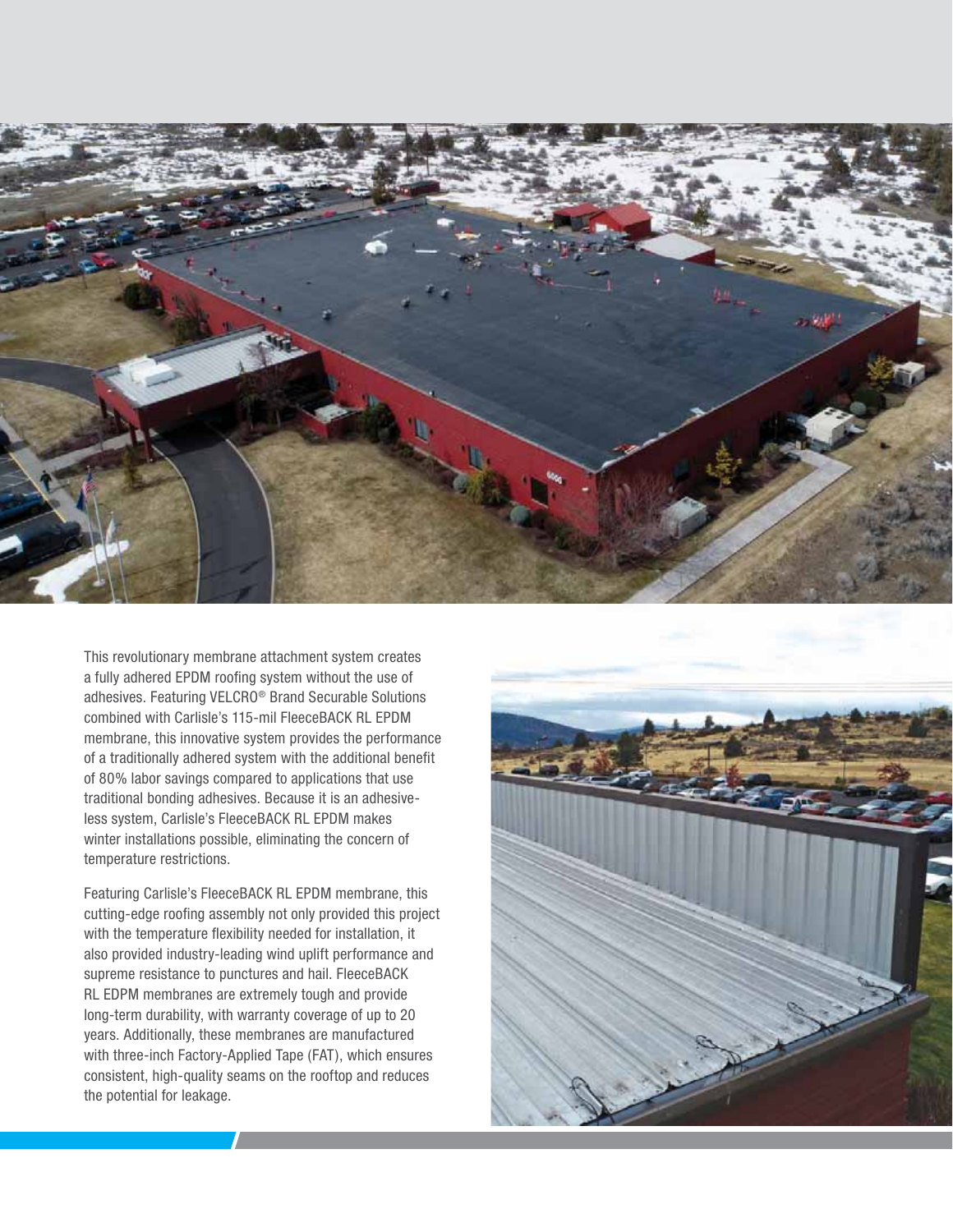## CASE STUDY

## Despite the **harsh weather conditions,** the crew was able to install this rooftop in **record time with half the crew.**

When they arrived onsite at the iQor building, the installation crew from JAM Roofing was in for a surprise. The existing roofing system, which had been installed with the construction of the building in 1995, had been poorly patched beyond recognition. It was no surprise that the building's occupants were considering relocation after years of exposure to this leakage.

This installation was unique as it had to be constructed from the top down to prevent any snow or ice from building up against the rooftop insulation and coverboard or seeping into the crevices of the existing metal roof. The first step in this application was to install Carlisle's two-and-a-quarterinch-thick EPS Flute Fill insulation, followed by a half-inchthick SecurShield® HD RL coverboard. Both insulation and coverboard were mechanically attached to the existing metal roof using 16 fasteners per board. This unique combination of insulation and coverboard would help to preserve the building's thermal efficiency during the region's cold winters.

The installation crew laid the flute-fill insulation securely against the existing metal roof, followed by the SecurShield HD RL coverboard, and mechanically fastened both layers. Once mechanical attachment was completed, the crew rolled out the 115-mil-thick FleeceBACK EDPM RL membranes in 10' x 50' and 10' x 100' rolls, removed the release film, and broomed and rolled the membrane into place with a 150-pound roller. The team utilized a unique method of removing the membrane release film without folding the EPDM over, which enabled them to install up to 100 squares per day with a five-person crew.

Despite the harsh weather conditions, the crew from JAM was able to install this rooftop in record time with half the crew they would typically utilize on a project this size. "Even though we were fighting the weather, we were able to install 60 squares per day with a five-man crew," said Mark Unger of JAM Roofing. "On days with good weather, we could install upwards of 100 squares per day with that manpower."